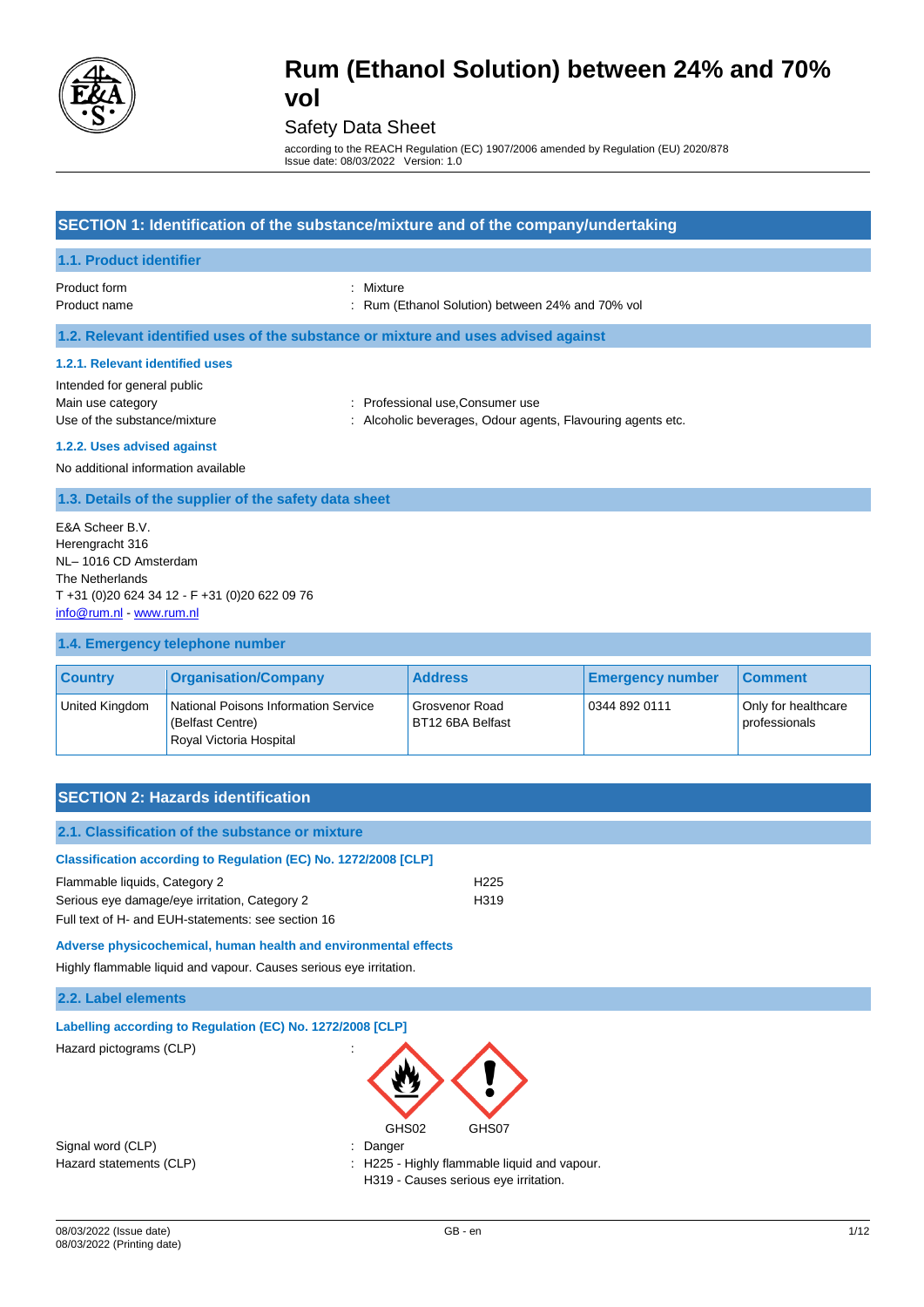Safety Data Sheet

according to the REACH Regulation (EC) 1907/2006 amended by Regulation (EU) 2020/878

| Precautionary statements (CLP) | : P101 - If medical advice is needed, have product container or label at hand.<br>P102 - Keep out of reach of children.<br>P210 - Keep away from heat, hot surfaces, sparks, open flames and other ignition sources.<br>No smoking.<br>P264 - Wash hands thoroughly after handling.<br>P280 - Wear eye protection.<br>P501 - Dispose of contents and container to hazardous or special waste collection point, in<br>accordance with local, regional, national and/or international regulation. |
|--------------------------------|-------------------------------------------------------------------------------------------------------------------------------------------------------------------------------------------------------------------------------------------------------------------------------------------------------------------------------------------------------------------------------------------------------------------------------------------------------------------------------------------------|
| Extra phrases                  | : For professional users only.                                                                                                                                                                                                                                                                                                                                                                                                                                                                  |

### **2.3. Other hazards**

This substance/mixture does not meet the PBT criteria of REACH regulation, annex XIII This substance/mixture does not meet the vPvB criteria of REACH regulation, annex XIII

The mixture does not contain substance(s) included in the list established in accordance with Article 59(1) of REACH for having endocrine disrupting properties, or is not identified as having endocrine disrupting properties in accordance with the criteria set out in Commission Delegated Regulation (EU) 2017/2100 or Commission Regulation (EU) 2018/605 at a concentration equal to or greater than 0,1 %

## **SECTION 3: Composition/information on ingredients**

## **3.1. Substances**

### Not applicable

### **3.2. Mixtures**

| <b>Name</b>            | <b>Product identifier</b>                                                                             | Conc.<br>(% w/w) | <b>Classification according to</b><br>Regulation (EC) No. 1272/2008<br> [CLP] |
|------------------------|-------------------------------------------------------------------------------------------------------|------------------|-------------------------------------------------------------------------------|
| ethanol; ethyl alcohol | CAS-No.: 64-17-5<br>EC-No.: 200-578-6<br>EC Index-No.: 603-002-00-5<br>REACH-no: 01-2119457610-<br>43 | $\geq 24 - 70$   | Flam. Lig. 2, H225<br>Eye Irrit. 2, H319                                      |

| <b>Specific concentration limits:</b> |                                                                                                        |                                      |
|---------------------------------------|--------------------------------------------------------------------------------------------------------|--------------------------------------|
| <b>Name</b>                           | <b>Product identifier</b>                                                                              | <b>Specific concentration limits</b> |
| ethanol; ethyl alcohol                | CAS-No.: 64-17-5<br>EC-No.: 200-578-6<br>EC Index-No.: 603-002-00-5<br>REACH-no: 01-2119457610-<br>-43 | (50 ≤C ≤ 100) Eye Irrit. 2, H319     |

Full text of H- and EUH-statements: see section 16

| <b>SECTION 4: First aid measures</b>   |                                                                                                                                                                                                             |
|----------------------------------------|-------------------------------------------------------------------------------------------------------------------------------------------------------------------------------------------------------------|
| 4.1. Description of first aid measures |                                                                                                                                                                                                             |
| First-aid measures general             | : Never give anything by mouth to an unconscious person. If you feel unwell, seek medical<br>advice (show the label where possible).                                                                        |
| First-aid measures after inhalation    | : Remove person to fresh air and keep comfortable for breathing. Get medical<br>advice/attention if you feel unwell.                                                                                        |
| First-aid measures after skin contact  | : Rinse skin with water/shower. Remove contaminated clothes. If skin irritation or rash<br>occurs: Get medical advice/attention.                                                                            |
| First-aid measures after eye contact   | : Immediately flush eyes thoroughly with water for at least 15 minutes. Remove contact<br>lenses, if present and easy to do. Continue rinsing. If eye irritation persists: Get medical<br>advice/attention. |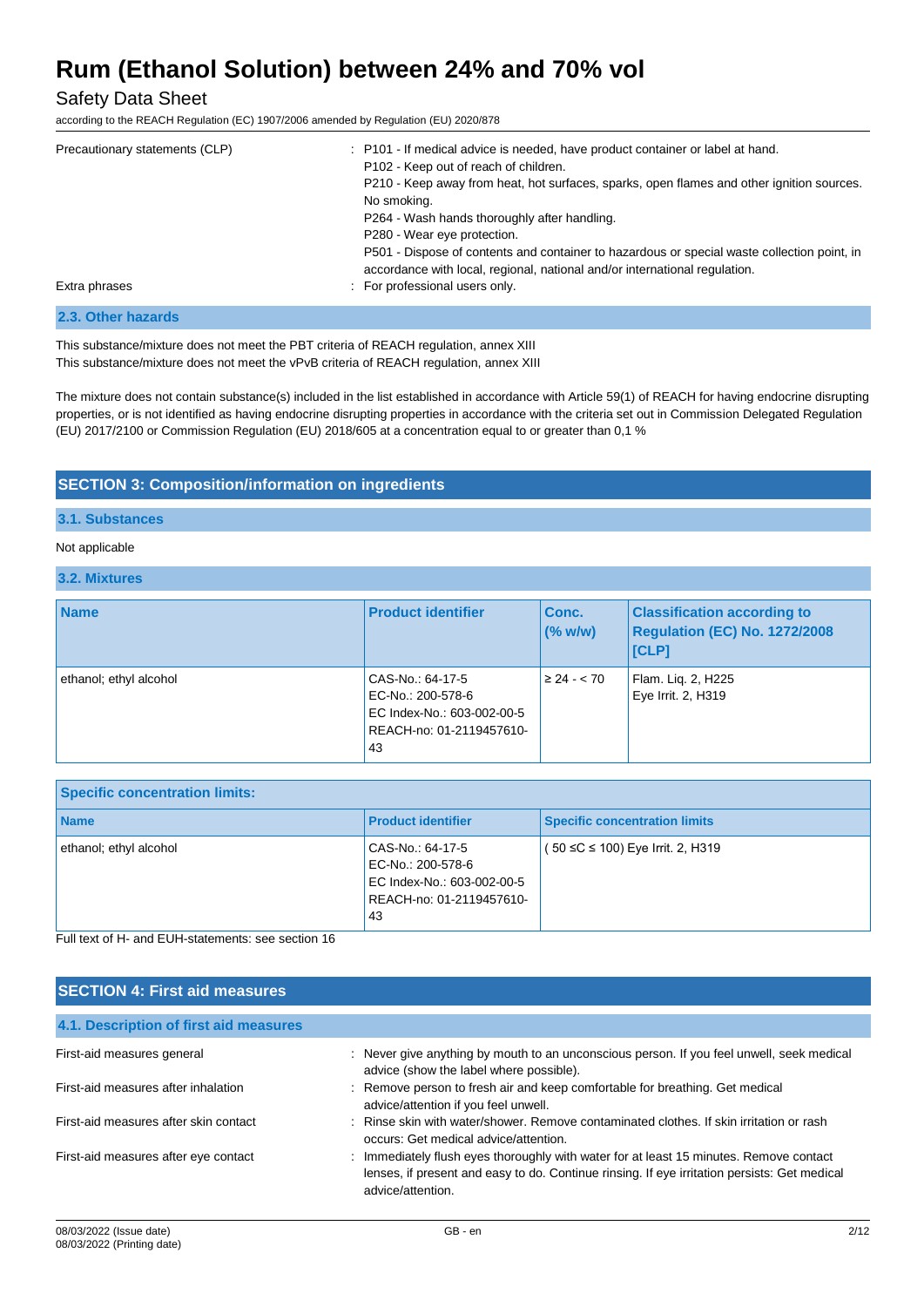## Safety Data Sheet

according to the REACH Regulation (EC) 1907/2006 amended by Regulation (EU) 2020/878

| First-aid measures after ingestion                                              | : Rinse mouth. Do NOT induce vomiting. Get medical advice/attention if you feel unwell.                      |  |
|---------------------------------------------------------------------------------|--------------------------------------------------------------------------------------------------------------|--|
| 4.2. Most important symptoms and effects, both acute and delayed                |                                                                                                              |  |
| Symptoms/effects after skin contact<br>Symptoms/effects after eye contact       | : Prolonged or repeated contact may cause skin to become dry or cracked.<br>: Causes serious eye irritation. |  |
| 4.3. Indication of any immediate medical attention and special treatment needed |                                                                                                              |  |

Treat symptomatically.

| Foam. Dry powder. Carbon dioxide. Water spray. Sand.<br>Do not use a heavy water stream.                                                                                                                                                                                                                                                |
|-----------------------------------------------------------------------------------------------------------------------------------------------------------------------------------------------------------------------------------------------------------------------------------------------------------------------------------------|
| 5.2. Special hazards arising from the substance or mixture                                                                                                                                                                                                                                                                              |
| : Highly flammable liquid and vapour.<br>: No direct explosion hazard.<br>: For further information, refer to section 10 : "Stability and Reactivity".                                                                                                                                                                                  |
|                                                                                                                                                                                                                                                                                                                                         |
| : Use water spray or fog for cooling exposed containers. Exercise caution when fighting any<br>chemical fire. Prevent fire fighting water from entering the environment.<br>Do not enter fire area without proper protective equipment, including respiratory protection.<br>Prevent fire fighting water from entering the environment. |
|                                                                                                                                                                                                                                                                                                                                         |

| <b>SECTION 6: Accidental release measures</b>                            |                                                                                                                                                    |  |  |
|--------------------------------------------------------------------------|----------------------------------------------------------------------------------------------------------------------------------------------------|--|--|
| 6.1. Personal precautions, protective equipment and emergency procedures |                                                                                                                                                    |  |  |
| 6.1.1. For non-emergency personnel                                       |                                                                                                                                                    |  |  |
| Emergency procedures                                                     | : Evacuate unnecessary personnel. No open flames, no sparks, and no smoking.                                                                       |  |  |
| 6.1.2. For emergency responders                                          |                                                                                                                                                    |  |  |
| Protective equipment                                                     | Equip cleanup crew with proper protection. For further information refer to section 8:<br>"Exposure controls/personal protection".                 |  |  |
| <b>Emergency procedures</b>                                              | : Ventilate area.                                                                                                                                  |  |  |
| <b>6.2. Environmental precautions</b>                                    |                                                                                                                                                    |  |  |
| Do not allow to enter drains or water courses.                           |                                                                                                                                                    |  |  |
| 6.3. Methods and material for containment and cleaning up                |                                                                                                                                                    |  |  |
| Methods for cleaning up                                                  | : Take up liquid spill into absorbent material. Mechanically recover the product. Notify<br>authorities if product enters sewers or public waters. |  |  |
| Other information                                                        | Dispose of materials or solid residues at an authorized site.                                                                                      |  |  |
| 6.4. Reference to other sections                                         |                                                                                                                                                    |  |  |

For further information refer to section 8: "Exposure controls/personal protection". Concerning disposal elimination after cleaning, see section 13.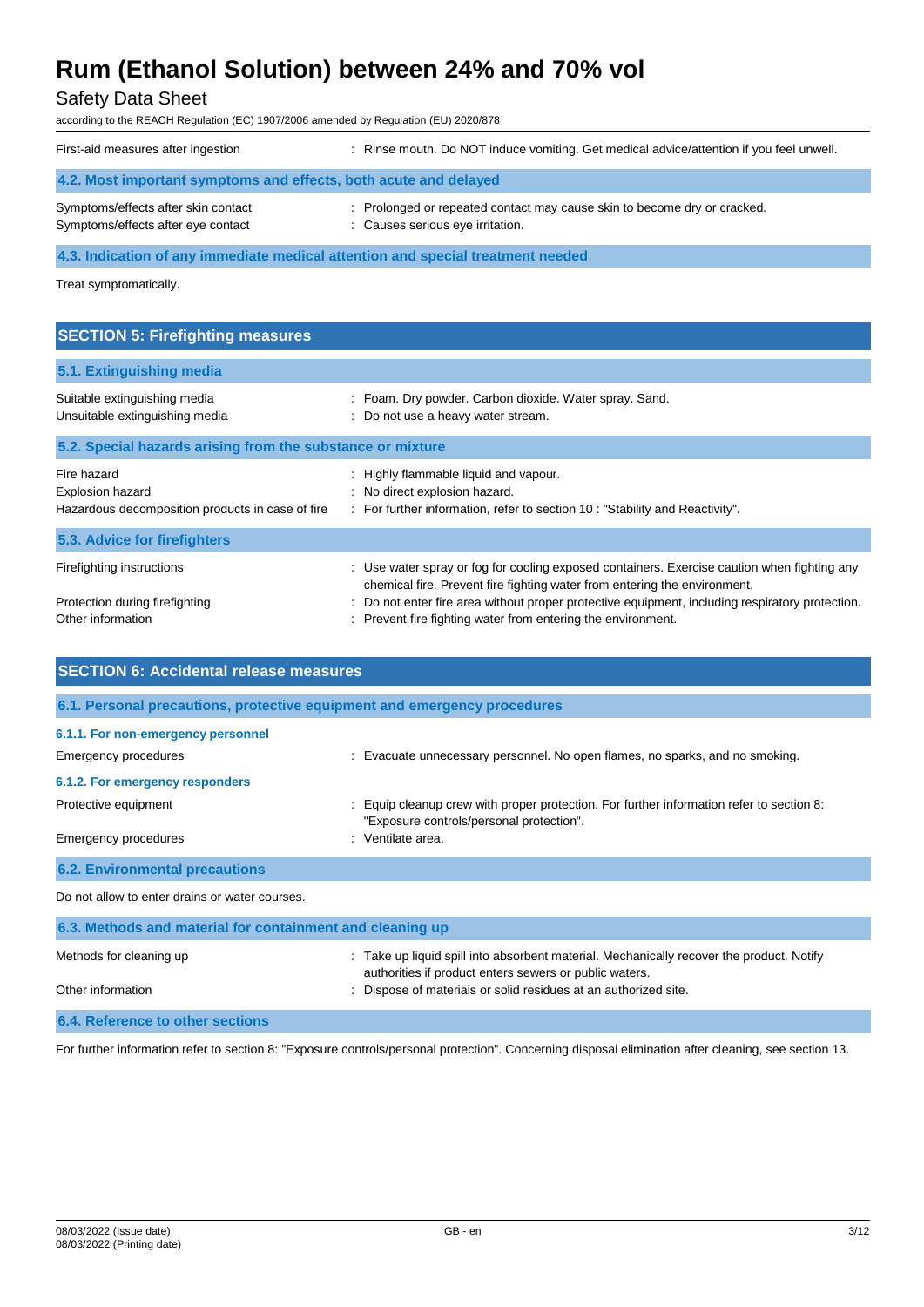## Safety Data Sheet

according to the REACH Regulation (EC) 1907/2006 amended by Regulation (EU) 2020/878

| <b>SECTION 7: Handling and storage</b>                                                       |                                                                                                                                                                                                                                                                                                                                                                                                                                                                                 |
|----------------------------------------------------------------------------------------------|---------------------------------------------------------------------------------------------------------------------------------------------------------------------------------------------------------------------------------------------------------------------------------------------------------------------------------------------------------------------------------------------------------------------------------------------------------------------------------|
| 7.1. Precautions for safe handling                                                           |                                                                                                                                                                                                                                                                                                                                                                                                                                                                                 |
| Precautions for safe handling                                                                | Concerning personal protective equipment to use, see section 8. Provide good ventilation in<br>process area to prevent formation of vapour. Keep away from heat, hot surfaces, sparks,<br>open flames and other ignition sources. No smoking. Ground/bond container and receiving<br>equipment. Use only non-sparking tools. Take precautionary measures against static<br>discharge. Flammable vapours may accumulate in the container. Wear personal protective<br>equipment. |
| Hygiene measures                                                                             | : Do not eat, drink or smoke when using this product. Always wash hands after handling the<br>product.                                                                                                                                                                                                                                                                                                                                                                          |
| 7.2. Conditions for safe storage, including any incompatibilities                            |                                                                                                                                                                                                                                                                                                                                                                                                                                                                                 |
| Technical measures<br>Storage conditions<br>Heat and ignition sources<br>Packaging materials | : Ground/bond container and receiving equipment.<br>: Keep only in the original container in a cool well ventilated place. Keep container closed<br>when not in use. Store in a well-ventilated place. Keep cool. Keep container tightly closed.<br>: Keep away from heat and direct sunlight.<br>: Store in glass, stainless steel, plastic or epoxy lined receptacles. Unsuitable materials:<br>copper, Aluminium.                                                            |

## **7.3. Specific end use(s)**

No additional information available

## **SECTION 8: Exposure controls/personal protection**

## **8.1. Control parameters**

### **8.1.1 National occupational exposure and biological limit values**

| ethanol; ethyl alcohol (64-17-5)                     |                                       |  |
|------------------------------------------------------|---------------------------------------|--|
| <b>United Kingdom - Occupational Exposure Limits</b> |                                       |  |
| Local name                                           | Ethanol                               |  |
| WEL TWA (OEL TWA) [1]                                | 1920 mg/m <sup>3</sup>                |  |
| WEL TWA (OEL TWA) [2]                                | $1000$ ppm                            |  |
| WEL STEL (OEL STEL)                                  | 5760 mg/m <sup>3</sup> (calculated)   |  |
| WEL STEL (OEL STEL) [ppm]                            | 3000 ppm (calculated)                 |  |
| Regulatory reference                                 | EH40/2005 (Fourth edition, 2020). HSE |  |

## **8.1.2. Recommended monitoring procedures**

No additional information available

#### **8.1.3. Air contaminants formed**

No additional information available

#### **8.1.4. DNEL and PNEC**

No additional information available

#### **8.1.5. Control banding**

No additional information available

**8.2. Exposure controls**

### **8.2.1. Appropriate engineering controls**

#### **Appropriate engineering controls:**

Ensure good ventilation of the work station.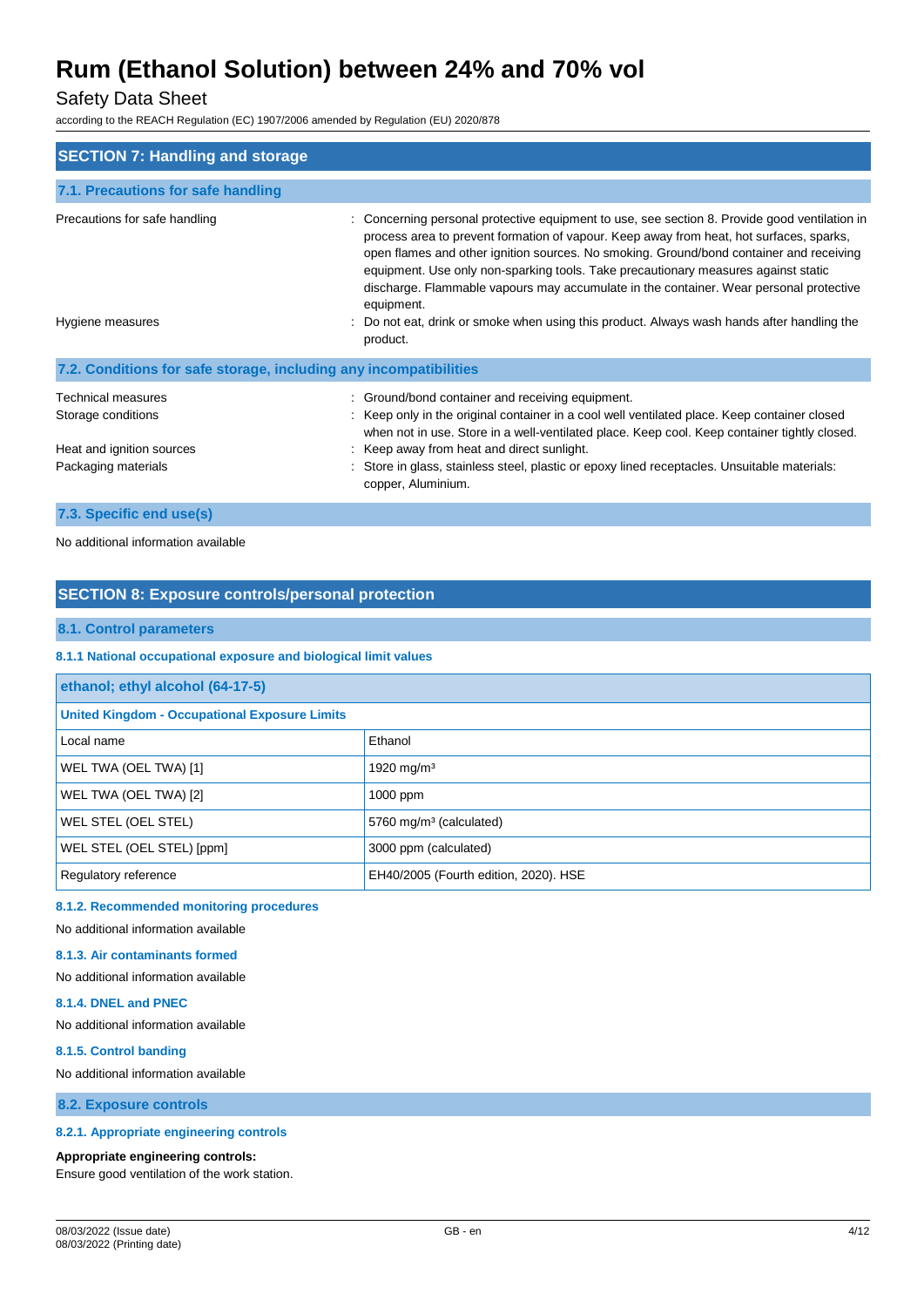## Safety Data Sheet

according to the REACH Regulation (EC) 1907/2006 amended by Regulation (EU) 2020/878

#### **8.2.2. Personal protection equipment**

#### **Personal protective equipment:**

Safety glasses.

**Personal protective equipment symbol(s):**



#### **8.2.2.1. Eye and face protection**

**Eye protection:** Safety glasses. DIN EN 166

#### **8.2.2.2. Skin protection**

**Skin and body protection:** Wear suitable protective clothing. CEN : EN 340; EN 369; EN 465

#### **Hand protection:**

In case of repeated or prolonged contact wear gloves. Polyvinylchloride (PVC). 0.11 mm. EN 374

#### **8.2.2.3. Respiratory protection**

#### **Respiratory protection:**

No special respiratory protection equipment is recommended under normal conditions of use with adequate ventilation. In case of inadequate ventilation wear respiratory protection. EN 143

**8.2.2.4. Thermal hazards**

No additional information available

#### **8.2.3. Environmental exposure controls**

#### **Environmental exposure controls:**

Avoid release to the environment.

## **Other information:**

Do not eat, drink or smoke during use.

| <b>SECTION 9: Physical and chemical properties</b>         |                   |  |
|------------------------------------------------------------|-------------------|--|
|                                                            |                   |  |
| 9.1. Information on basic physical and chemical properties |                   |  |
| Physical state                                             | $:$ Liquid        |  |
| Colour                                                     | : various colors. |  |
| Odour                                                      | : characteristic. |  |
| Odour threshold                                            | : Not available   |  |
| Melting point                                              | : $-130 - 112$ °C |  |
| Freezing point                                             | : Not available   |  |
| Boiling point                                              | : $>78.3$ °C      |  |
| Flammability                                               | : Not available   |  |
| <b>Explosive limits</b>                                    | : Not available   |  |
| Lower explosive limit (LEL)                                | : Not available   |  |
| Upper explosive limit (UEL)                                | : Not available   |  |
| Flash point                                                | : > 21 °C (70%)   |  |
|                                                            | 35 %vol. 27,5°C   |  |
|                                                            | 40 %vol. 26°C     |  |
|                                                            | 45 %vol. 25°C     |  |
|                                                            | 50 %vol. 24°C     |  |

55 %vol. 23°C 60 %vol. 22°C 65 %vol. 21,5°C 70 %vol. 21°C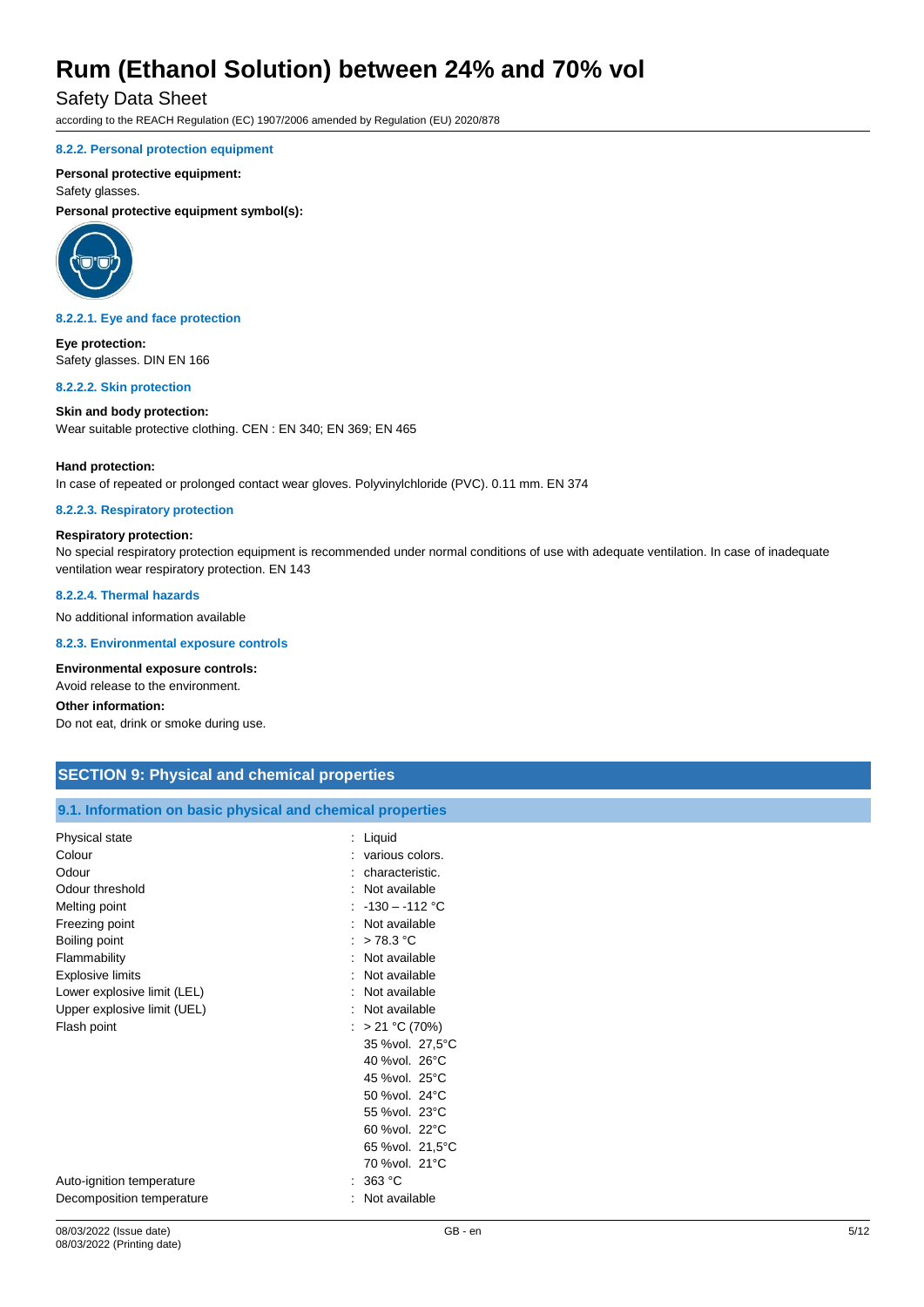## Safety Data Sheet

according to the REACH Regulation (EC) 1907/2006 amended by Regulation (EU) 2020/878

| pH                                              | $: 4 - 8.5$         |  |  |  |
|-------------------------------------------------|---------------------|--|--|--|
| Viscosity, kinematic                            | Not available       |  |  |  |
| Solubility                                      | Soluble in water.   |  |  |  |
| Partition coefficient n-octanol/water (Log Kow) | Not available       |  |  |  |
| Vapour pressure                                 | $: 3.3 - 19 \%$ v/v |  |  |  |
| Vapour pressure at 50 °C                        | Not available       |  |  |  |
| Density                                         | Not available       |  |  |  |
| Relative density                                | : 35 %vol. 0,95559  |  |  |  |
|                                                 | 40 %vol. 0,94805    |  |  |  |
|                                                 | 45 %vol. 0,93954    |  |  |  |
|                                                 | 55 %vol. 0,91996    |  |  |  |
|                                                 | 60 %vol. 0,90911    |  |  |  |
|                                                 | 65 %vol. 0,89765    |  |  |  |
|                                                 | 70 %vol. 0,88556    |  |  |  |
| Relative vapour density at 20 °C                | : 59                |  |  |  |
| Particle size                                   | Not applicable      |  |  |  |
| Particle size distribution                      | Not applicable      |  |  |  |
| Particle shape                                  | Not applicable      |  |  |  |
| Particle aspect ratio                           | Not applicable      |  |  |  |
| Particle aggregation state                      | Not applicable      |  |  |  |
| Particle agglomeration state                    | Not applicable      |  |  |  |
| Particle specific surface area                  | Not applicable      |  |  |  |
| Particle dustiness                              | Not applicable      |  |  |  |
|                                                 |                     |  |  |  |

#### **9.2. Other information**

## **9.2.1. Information with regard to physical hazard classes**

No additional information available

#### **9.2.2. Other safety characteristics**

No additional information available

## **SECTION 10: Stability and reactivity**

## **10.1. Reactivity**

Highly flammable liquid and vapour.

**10.2. Chemical stability**

Stable under normal conditions.

#### **10.3. Possibility of hazardous reactions**

No dangerous reactions known.

#### **10.4. Conditions to avoid**

Extremely high or low temperatures. Keep out of direct sunlight. Avoid contact with hot surfaces. Heat. No flames, no sparks. Eliminate all sources of ignition.

**10.5. Incompatible materials**

Strong oxidizing agents.

**10.6. Hazardous decomposition products**

Combustion generates: Carbon oxides (CO, CO2).

## **SECTION 11: Toxicological information**

**11.1. Information on hazard classes as defined in Regulation (EC) No 1272/2008**

Acute toxicity (oral) **Example 2** Constant Constant Constant Constant Constant Constant Constant Constant Constant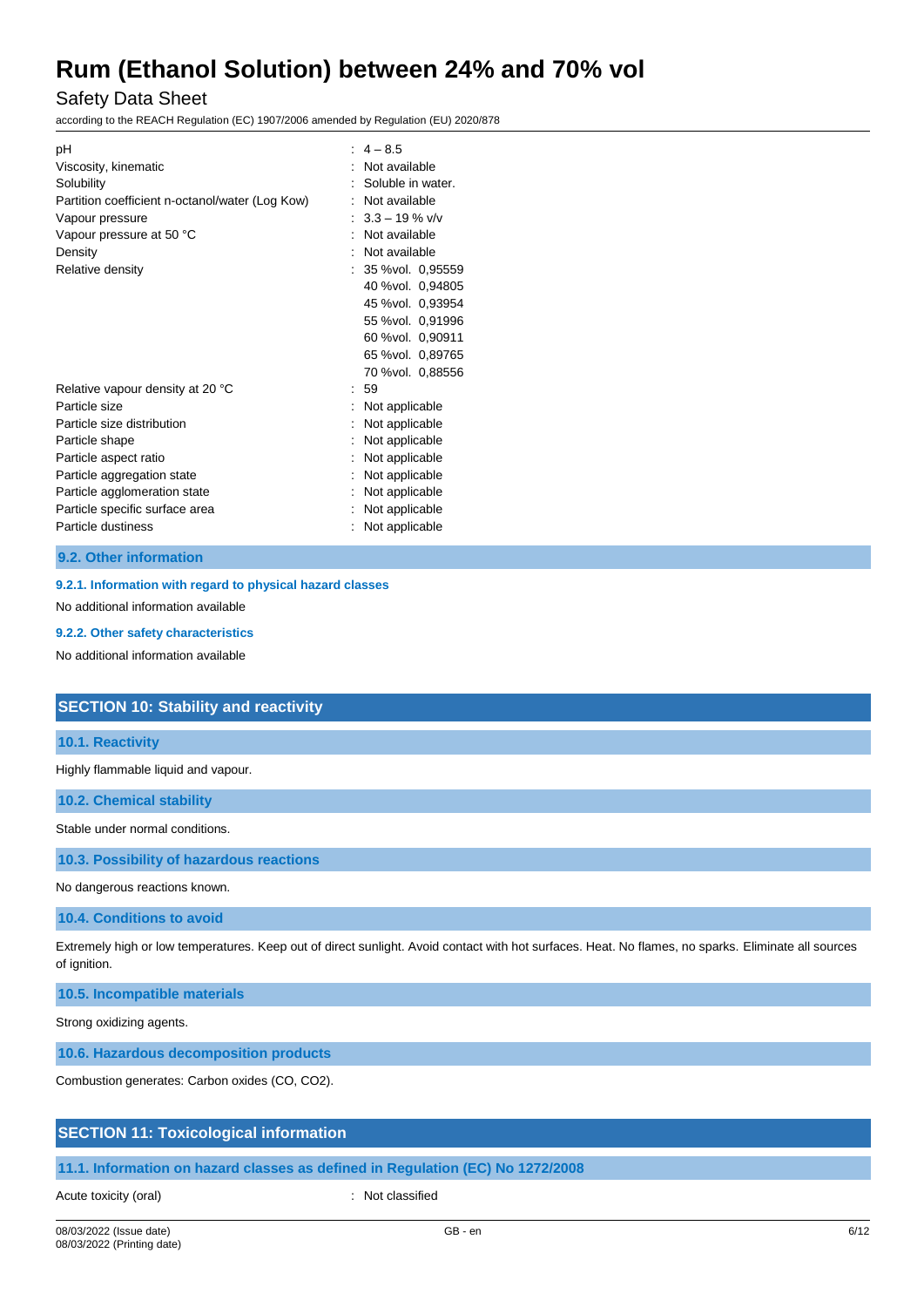## Safety Data Sheet

according to the REACH Regulation (EC) 1907/2006 amended by Regulation (EU) 2020/878

| Acute toxicity (dermal)<br>Acute toxicity (inhalation) | Not classified<br>Not classified                                   |
|--------------------------------------------------------|--------------------------------------------------------------------|
| ethanol; ethyl alcohol (64-17-5)                       |                                                                    |
| LD50 oral rat                                          | 7060 mg/kg                                                         |
| LD50 oral                                              | 10470 mg/kg bodyweight                                             |
| LD50 dermal                                            | 15800 mg/kg bodyweight                                             |
| LC50 Inhalation - Rat                                  | 133.8 mg/l/4h                                                      |
| LC50 Inhalation - Rat (Dust/Mist)                      | > 99999 mg/l                                                       |
| ATE oral                                               | 7060 mg/kg bodyweight                                              |
| ATE dermal                                             | 15800 mg/kg bodyweight                                             |
| ATE vapours                                            | 133.8 mg/l/4h                                                      |
| ATE dust/mist                                          | 133.8 mg/l/4h                                                      |
| Skin corrosion/irritation                              | : Not classified                                                   |
| Serious eye damage/irritation                          | $pH: 4 - 8.5$<br>: Causes serious eye irritation.<br>$pH: 4 - 8.5$ |
| Respiratory or skin sensitisation                      | Not classified                                                     |
| Germ cell mutagenicity                                 | Not classified                                                     |
| Carcinogenicity                                        | Not classified                                                     |
| ethanol; ethyl alcohol (64-17-5)                       |                                                                    |
| IARC group                                             | 1 - Carcinogenic to humans                                         |
| Reproductive toxicity                                  | Not classified                                                     |
| STOT-single exposure                                   | Not classified                                                     |
| STOT-repeated exposure                                 | Not classified                                                     |
| Aspiration hazard                                      | Not classified                                                     |

## **11.2. Information on other hazards**

No additional information available

## **SECTION 12: Ecological information**

| 12.1. Toxicity                                                                                                              |                                      |
|-----------------------------------------------------------------------------------------------------------------------------|--------------------------------------|
| Hazardous to the aquatic environment, short-term<br>(acute)<br>Hazardous to the aquatic environment, long-term<br>(chronic) | : Not classified<br>: Not classified |
| ethanol; ethyl alcohol (64-17-5)                                                                                            |                                      |
| LC50 - Fish [1]                                                                                                             | 14200 mg/l                           |
| EC50 - Crustacea [1]                                                                                                        | 5463 mg/l                            |
| EC50 - Other aquatic organisms [1]                                                                                          | 5012 mg/l waterflea                  |
| EC50 - Other aquatic organisms [2]                                                                                          | 275 mg/l                             |
| ErC50 algae                                                                                                                 | 1000 mg/l                            |
| NOEC chronic crustacea                                                                                                      | $9.6$ mg/l                           |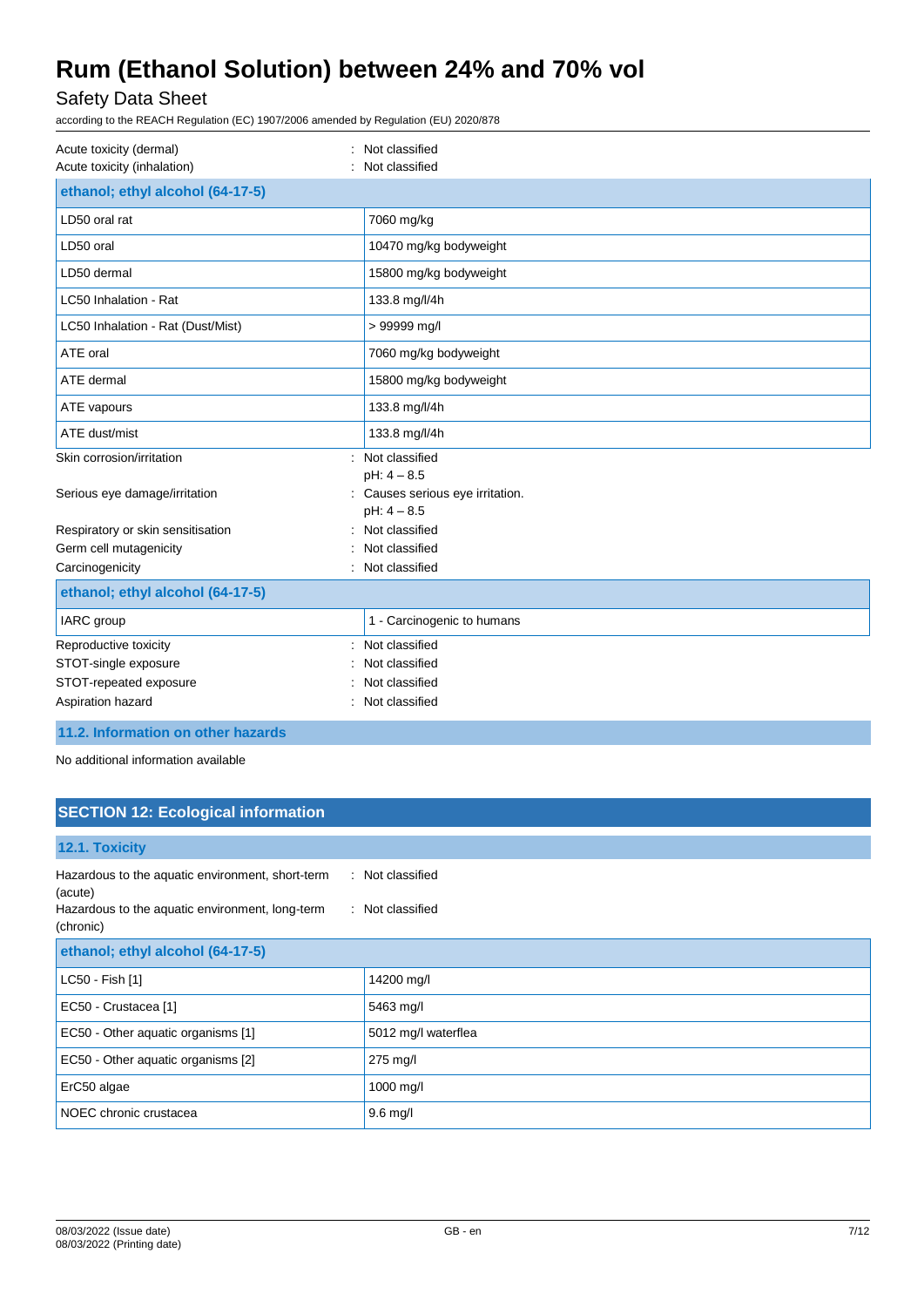## Safety Data Sheet

according to the REACH Regulation (EC) 1907/2006 amended by Regulation (EU) 2020/878

| 12.2. Persistence and degradability                                                    |                                     |  |  |
|----------------------------------------------------------------------------------------|-------------------------------------|--|--|
| Rum (Ethanol Solution) between 24% and 70% vol                                         |                                     |  |  |
| Persistence and degradability                                                          | Not established.                    |  |  |
| 12.3. Bioaccumulative potential                                                        |                                     |  |  |
| Rum (Ethanol Solution) between 24% and 70% vol                                         |                                     |  |  |
| Bioaccumulative potential                                                              | Not established.                    |  |  |
| ethanol; ethyl alcohol (64-17-5)                                                       |                                     |  |  |
| Partition coefficient n-octanol/water (Log Pow)                                        | $-0.32$                             |  |  |
| 12.4. Mobility in soil                                                                 |                                     |  |  |
| No additional information available                                                    |                                     |  |  |
| 12.5. Results of PBT and vPvB assessment                                               |                                     |  |  |
| Rum (Ethanol Solution) between 24% and 70% vol                                         |                                     |  |  |
| This substance/mixture does not meet the PBT criteria of REACH regulation, annex XIII  |                                     |  |  |
| This substance/mixture does not meet the vPvB criteria of REACH regulation, annex XIII |                                     |  |  |
| 12.6. Endocrine disrupting properties                                                  |                                     |  |  |
| No additional information available                                                    |                                     |  |  |
| 12.7. Other adverse effects                                                            |                                     |  |  |
| Additional information                                                                 | : Avoid release to the environment. |  |  |

| <b>SECTION 13: Disposal considerations</b>                           |                                                                                                                                                                                                                                             |
|----------------------------------------------------------------------|---------------------------------------------------------------------------------------------------------------------------------------------------------------------------------------------------------------------------------------------|
| 13.1. Waste treatment methods                                        |                                                                                                                                                                                                                                             |
| Product/Packaging disposal recommendations<br>Additional information | : Dispose in a safe manner in accordance with local/national regulations.<br>: Empty containers should be taken for recycling, recovery or waste in accordance with local<br>regulation. Flammable vapours may accumulate in the container. |
| Ecology - waste materials                                            | : Avoid release to the environment.                                                                                                                                                                                                         |

## **SECTION 14: Transport information**

| In accordance with ADR / IMDG / IATA / ADN / RID |                     |                     |                     |                     |
|--------------------------------------------------|---------------------|---------------------|---------------------|---------------------|
| <b>ADR</b>                                       | <b>IMDG</b>         | <b>IATA</b>         | <b>ADN</b>          | <b>RID</b>          |
| 14.1. UN number or ID number                     |                     |                     |                     |                     |
| <b>UN 3065</b>                                   | <b>UN 3065</b>      | <b>UN 3065</b>      | <b>UN 3065</b>      | <b>UN 3065</b>      |
| 14.2. UN proper shipping name                    |                     |                     |                     |                     |
| ALCOHOLIC BEVERAGES                              | ALCOHOLIC BEVERAGES | Alcoholic beverages | ALCOHOLIC BEVERAGES | ALCOHOLIC BEVERAGES |
| <b>Transport document description</b>            |                     |                     |                     |                     |
| UN 3065 ALCOHOLIC                                | UN 3065 ALCOHOLIC   | UN 3065 Alcoholic   | UN 3065 ALCOHOLIC   | UN 3065 ALCOHOLIC   |
| BEVERAGES, 3, III, (D/E)                         | BEVERAGES, 3, III   | beverages, 3, III   | BEVERAGES, 3, III   | BEVERAGES, 3, III   |
| 14.3. Transport hazard class(es)                 |                     |                     |                     |                     |
| 3                                                | 3                   | 3                   | 3                   | 3                   |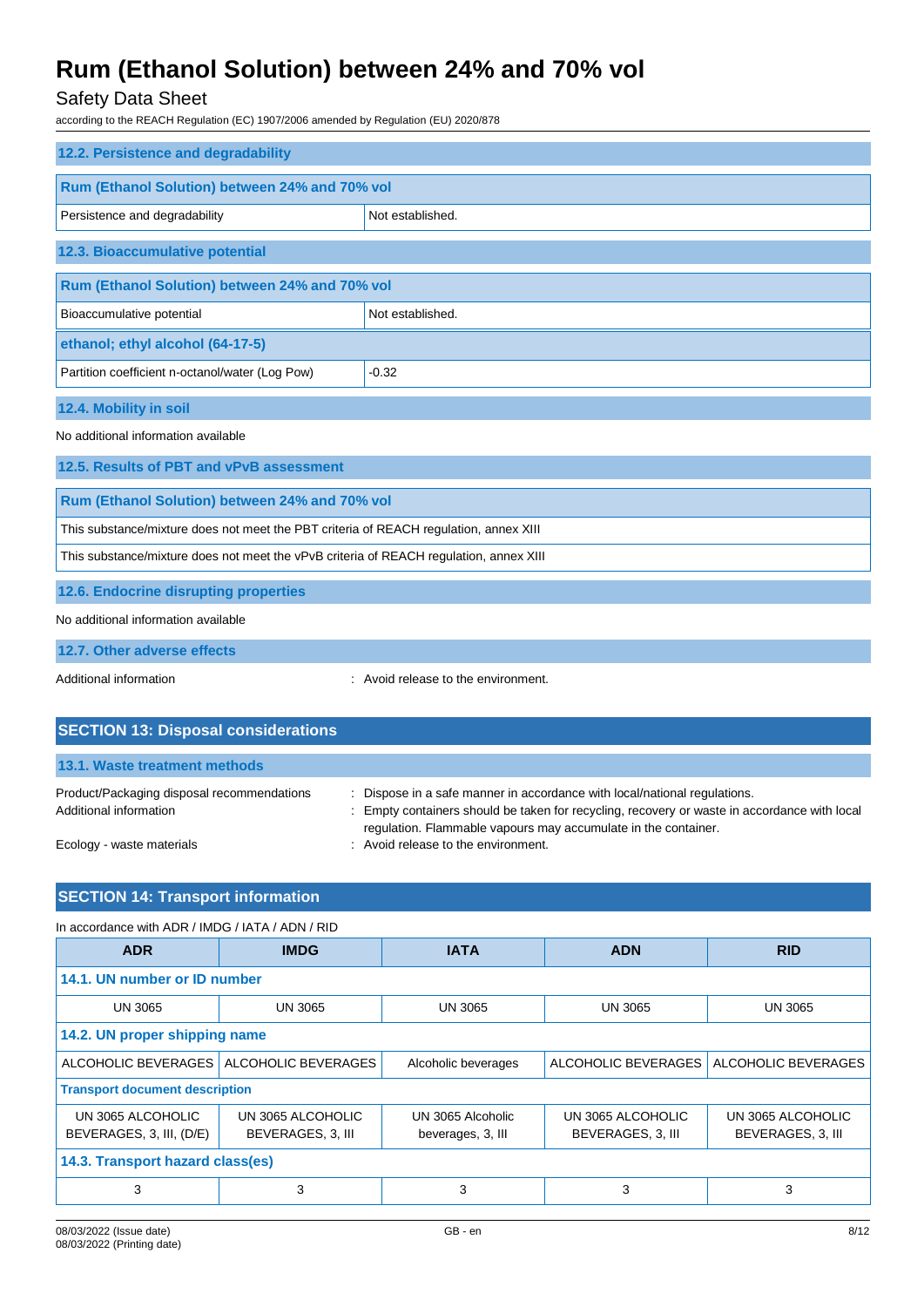Safety Data Sheet

according to the REACH Regulation (EC) 1907/2006 amended by Regulation (EU) 2020/878

| <b>ADR</b>                                                   | <b>IMDG</b>                                                  | <b>IATA</b>                          | <b>ADN</b>                           | <b>RID</b>                           |
|--------------------------------------------------------------|--------------------------------------------------------------|--------------------------------------|--------------------------------------|--------------------------------------|
|                                                              |                                                              |                                      | ≝                                    |                                      |
| 14.4. Packing group                                          |                                                              |                                      |                                      |                                      |
| III                                                          | III                                                          | $\mathsf{III}$                       | Ш                                    | Ш                                    |
| <b>14.5. Environmental hazards</b>                           |                                                              |                                      |                                      |                                      |
| Dangerous for the<br>environment: No                         | Dangerous for the<br>environment: No<br>Marine pollutant: No | Dangerous for the<br>environment: No | Dangerous for the<br>environment: No | Dangerous for the<br>environment: No |
| No supplementary information available                       |                                                              |                                      |                                      |                                      |
| 14.6. Special precautions for user                           |                                                              |                                      |                                      |                                      |
| <b>Overland transport</b>                                    |                                                              |                                      |                                      |                                      |
| Classification code (ADR)                                    | $E$ F1                                                       |                                      |                                      |                                      |
| Special provisions (ADR)                                     |                                                              | 144, 145, 247                        |                                      |                                      |
| Limited quantities (ADR)                                     | : 51                                                         |                                      |                                      |                                      |
| Excepted quantities (ADR)                                    | E1                                                           |                                      |                                      |                                      |
| Packing instructions (ADR)                                   |                                                              | P001, IBC03, R001                    |                                      |                                      |
| Special packing provisions (ADR)                             | PP <sub>2</sub>                                              |                                      |                                      |                                      |
| Mixed packing provisions (ADR)                               | : MP19                                                       |                                      |                                      |                                      |
| Portable tank and bulk container instructions (ADR) : T2     |                                                              |                                      |                                      |                                      |
| Portable tank and bulk container special provisions<br>(ADR) | :TP1                                                         |                                      |                                      |                                      |
| Tank code (ADR)                                              | : LGBF                                                       |                                      |                                      |                                      |
| Vehicle for tank carriage                                    | $:$ FL                                                       |                                      |                                      |                                      |
| Transport category (ADR)                                     | $\therefore$ 3                                               |                                      |                                      |                                      |
| Special provisions for carriage - Packages (ADR)             | : V12                                                        |                                      |                                      |                                      |
| Special provisions for carriage - Operation (ADR)            | : S2                                                         |                                      |                                      |                                      |
| Hazard identification number (Kemler No.)                    | 30                                                           |                                      |                                      |                                      |
| Orange plates                                                |                                                              | 30<br>3065                           |                                      |                                      |
| Tunnel restriction code (ADR)                                | D/E                                                          |                                      |                                      |                                      |

| Tunnel restriction code (ADR) |
|-------------------------------|
| EAC code                      |

### **Transport by sea**

| Special provisions (IMDG)         | : 144, 145, 247    |
|-----------------------------------|--------------------|
| Limited quantities (IMDG)         | : 5L               |
| Excepted quantities (IMDG)        | $E = 1$            |
| Packing instructions (IMDG)       | : P <sub>001</sub> |
| Special packing provisions (IMDG) | $:$ PP2            |
| IBC packing instructions (IMDG)   | : IBC03            |
| Tank instructions (IMDG)          | : T2               |
| Tank special provisions (IMDG)    | $:$ TP1            |
| EmS-No. (Fire)                    | $F-E$              |
| EmS-No. (Spillage)                | : S-D              |
| Stowage category (IMDG)           | : A                |
|                                   |                    |

 $: •2Y$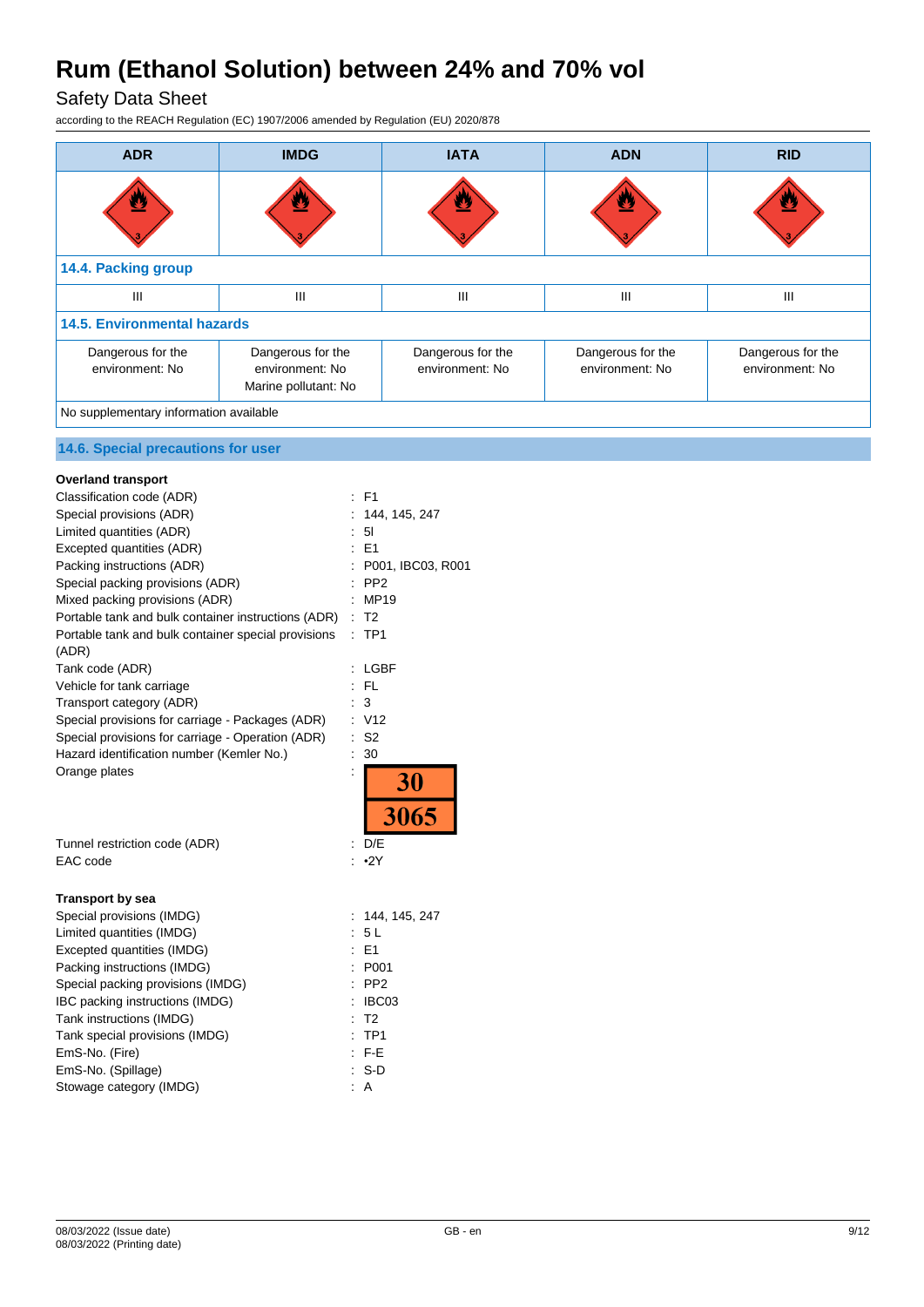Safety Data Sheet

according to the REACH Regulation (EC) 1907/2006 amended by Regulation (EU) 2020/878

| Properties and observations (IMDG)                           | : Alcoholic beverages containing more than 24% alcohol but not more than 70% by volume,<br>when transported as part of the manufacturing process, may be transported in wooden<br>barrels with a capacity of more than 250 litres and not more than 500 litres meeting the<br>general requirements of 4.1.1, as appropriate, on the following conditions: 1. the wooden<br>barrels should be checked and tightened before filling; 2. sufficient ullage (not less than 3%)<br>should be left to allow for the expansion of the liquid; 3. the wooden barrels should be<br>transported with the bungholes pointing upwards; 4. the wooden barrels should be<br>transported in containers meeting the requirements of the International Convention for Safe<br>Containers (CSC), as amended. Each wooden barrel should be secured in custom-made<br>cradles and should be wedged by appropriate means to prevent them from being displaced<br>in any way during transport; and 5. when carried on board ships, the containers should be<br>stowed in open cargo spaces or in enclosed cargo spaces complying with the requirements<br>for class 3 flammable liquids with a flashpoint of 23°C c.c. or less in regulation II-2/19 of<br>SOLAS, 74, as amended. |
|--------------------------------------------------------------|-------------------------------------------------------------------------------------------------------------------------------------------------------------------------------------------------------------------------------------------------------------------------------------------------------------------------------------------------------------------------------------------------------------------------------------------------------------------------------------------------------------------------------------------------------------------------------------------------------------------------------------------------------------------------------------------------------------------------------------------------------------------------------------------------------------------------------------------------------------------------------------------------------------------------------------------------------------------------------------------------------------------------------------------------------------------------------------------------------------------------------------------------------------------------------------------------------------------------------------------------------------|
| MFAG-No                                                      | : 127                                                                                                                                                                                                                                                                                                                                                                                                                                                                                                                                                                                                                                                                                                                                                                                                                                                                                                                                                                                                                                                                                                                                                                                                                                                       |
| Air transport                                                |                                                                                                                                                                                                                                                                                                                                                                                                                                                                                                                                                                                                                                                                                                                                                                                                                                                                                                                                                                                                                                                                                                                                                                                                                                                             |
| PCA Excepted quantities (IATA)                               | $\therefore$ E1                                                                                                                                                                                                                                                                                                                                                                                                                                                                                                                                                                                                                                                                                                                                                                                                                                                                                                                                                                                                                                                                                                                                                                                                                                             |
| PCA Limited quantities (IATA)                                | : Y344                                                                                                                                                                                                                                                                                                                                                                                                                                                                                                                                                                                                                                                                                                                                                                                                                                                                                                                                                                                                                                                                                                                                                                                                                                                      |
| PCA limited quantity max net quantity (IATA)                 | : 10L                                                                                                                                                                                                                                                                                                                                                                                                                                                                                                                                                                                                                                                                                                                                                                                                                                                                                                                                                                                                                                                                                                                                                                                                                                                       |
| PCA packing instructions (IATA)                              | : 355                                                                                                                                                                                                                                                                                                                                                                                                                                                                                                                                                                                                                                                                                                                                                                                                                                                                                                                                                                                                                                                                                                                                                                                                                                                       |
| PCA max net quantity (IATA)                                  | : 60L                                                                                                                                                                                                                                                                                                                                                                                                                                                                                                                                                                                                                                                                                                                                                                                                                                                                                                                                                                                                                                                                                                                                                                                                                                                       |
| CAO packing instructions (IATA)                              | : 366                                                                                                                                                                                                                                                                                                                                                                                                                                                                                                                                                                                                                                                                                                                                                                                                                                                                                                                                                                                                                                                                                                                                                                                                                                                       |
| CAO max net quantity (IATA)                                  | : 220L                                                                                                                                                                                                                                                                                                                                                                                                                                                                                                                                                                                                                                                                                                                                                                                                                                                                                                                                                                                                                                                                                                                                                                                                                                                      |
| Special provisions (IATA)                                    | : A9, A58                                                                                                                                                                                                                                                                                                                                                                                                                                                                                                                                                                                                                                                                                                                                                                                                                                                                                                                                                                                                                                                                                                                                                                                                                                                   |
| ERG code (IATA)                                              | : 3L                                                                                                                                                                                                                                                                                                                                                                                                                                                                                                                                                                                                                                                                                                                                                                                                                                                                                                                                                                                                                                                                                                                                                                                                                                                        |
| Inland waterway transport                                    |                                                                                                                                                                                                                                                                                                                                                                                                                                                                                                                                                                                                                                                                                                                                                                                                                                                                                                                                                                                                                                                                                                                                                                                                                                                             |
| Classification code (ADN)                                    | $\therefore$ F1                                                                                                                                                                                                                                                                                                                                                                                                                                                                                                                                                                                                                                                                                                                                                                                                                                                                                                                                                                                                                                                                                                                                                                                                                                             |
| Special provisions (ADN)                                     | : 144, 145, 247                                                                                                                                                                                                                                                                                                                                                                                                                                                                                                                                                                                                                                                                                                                                                                                                                                                                                                                                                                                                                                                                                                                                                                                                                                             |
| Limited quantities (ADN)                                     | : 5 L                                                                                                                                                                                                                                                                                                                                                                                                                                                                                                                                                                                                                                                                                                                                                                                                                                                                                                                                                                                                                                                                                                                                                                                                                                                       |
| Excepted quantities (ADN)                                    | $\therefore$ E1                                                                                                                                                                                                                                                                                                                                                                                                                                                                                                                                                                                                                                                                                                                                                                                                                                                                                                                                                                                                                                                                                                                                                                                                                                             |
| Equipment required (ADN)                                     | $:$ PP, EX, A                                                                                                                                                                                                                                                                                                                                                                                                                                                                                                                                                                                                                                                                                                                                                                                                                                                                                                                                                                                                                                                                                                                                                                                                                                               |
| Ventilation (ADN)                                            | : VE01                                                                                                                                                                                                                                                                                                                                                                                                                                                                                                                                                                                                                                                                                                                                                                                                                                                                                                                                                                                                                                                                                                                                                                                                                                                      |
| Number of blue cones/lights (ADN)                            | $\therefore$ 0                                                                                                                                                                                                                                                                                                                                                                                                                                                                                                                                                                                                                                                                                                                                                                                                                                                                                                                                                                                                                                                                                                                                                                                                                                              |
| Rail transport                                               |                                                                                                                                                                                                                                                                                                                                                                                                                                                                                                                                                                                                                                                                                                                                                                                                                                                                                                                                                                                                                                                                                                                                                                                                                                                             |
| Classification code (RID)                                    | $\therefore$ F1                                                                                                                                                                                                                                                                                                                                                                                                                                                                                                                                                                                                                                                                                                                                                                                                                                                                                                                                                                                                                                                                                                                                                                                                                                             |
| Special provisions (RID)                                     | : 144, 145, 247                                                                                                                                                                                                                                                                                                                                                                                                                                                                                                                                                                                                                                                                                                                                                                                                                                                                                                                                                                                                                                                                                                                                                                                                                                             |
| Limited quantities (RID)                                     | : 5L                                                                                                                                                                                                                                                                                                                                                                                                                                                                                                                                                                                                                                                                                                                                                                                                                                                                                                                                                                                                                                                                                                                                                                                                                                                        |
| Excepted quantities (RID)                                    | : E1                                                                                                                                                                                                                                                                                                                                                                                                                                                                                                                                                                                                                                                                                                                                                                                                                                                                                                                                                                                                                                                                                                                                                                                                                                                        |
| Packing instructions (RID)                                   | P001, IBC03, R001                                                                                                                                                                                                                                                                                                                                                                                                                                                                                                                                                                                                                                                                                                                                                                                                                                                                                                                                                                                                                                                                                                                                                                                                                                           |
| Special packing provisions (RID)                             | $:$ PP2                                                                                                                                                                                                                                                                                                                                                                                                                                                                                                                                                                                                                                                                                                                                                                                                                                                                                                                                                                                                                                                                                                                                                                                                                                                     |
| Mixed packing provisions (RID)                               | : MP19                                                                                                                                                                                                                                                                                                                                                                                                                                                                                                                                                                                                                                                                                                                                                                                                                                                                                                                                                                                                                                                                                                                                                                                                                                                      |
| Portable tank and bulk container instructions (RID)          | $\therefore$ T2                                                                                                                                                                                                                                                                                                                                                                                                                                                                                                                                                                                                                                                                                                                                                                                                                                                                                                                                                                                                                                                                                                                                                                                                                                             |
| Portable tank and bulk container special provisions<br>(RID) | $:$ TP1                                                                                                                                                                                                                                                                                                                                                                                                                                                                                                                                                                                                                                                                                                                                                                                                                                                                                                                                                                                                                                                                                                                                                                                                                                                     |
| Tank codes for RID tanks (RID)                               | : LGBF                                                                                                                                                                                                                                                                                                                                                                                                                                                                                                                                                                                                                                                                                                                                                                                                                                                                                                                                                                                                                                                                                                                                                                                                                                                      |
| Transport category (RID)                                     | $\cdot$ 3                                                                                                                                                                                                                                                                                                                                                                                                                                                                                                                                                                                                                                                                                                                                                                                                                                                                                                                                                                                                                                                                                                                                                                                                                                                   |
| Special provisions for carriage - Packages (RID)             | : W12                                                                                                                                                                                                                                                                                                                                                                                                                                                                                                                                                                                                                                                                                                                                                                                                                                                                                                                                                                                                                                                                                                                                                                                                                                                       |
|                                                              |                                                                                                                                                                                                                                                                                                                                                                                                                                                                                                                                                                                                                                                                                                                                                                                                                                                                                                                                                                                                                                                                                                                                                                                                                                                             |
| Colis express (express parcels) (RID)                        | $\therefore$ CE4                                                                                                                                                                                                                                                                                                                                                                                                                                                                                                                                                                                                                                                                                                                                                                                                                                                                                                                                                                                                                                                                                                                                                                                                                                            |

## **14.7. Maritime transport in bulk according to IMO instruments**

Not applicable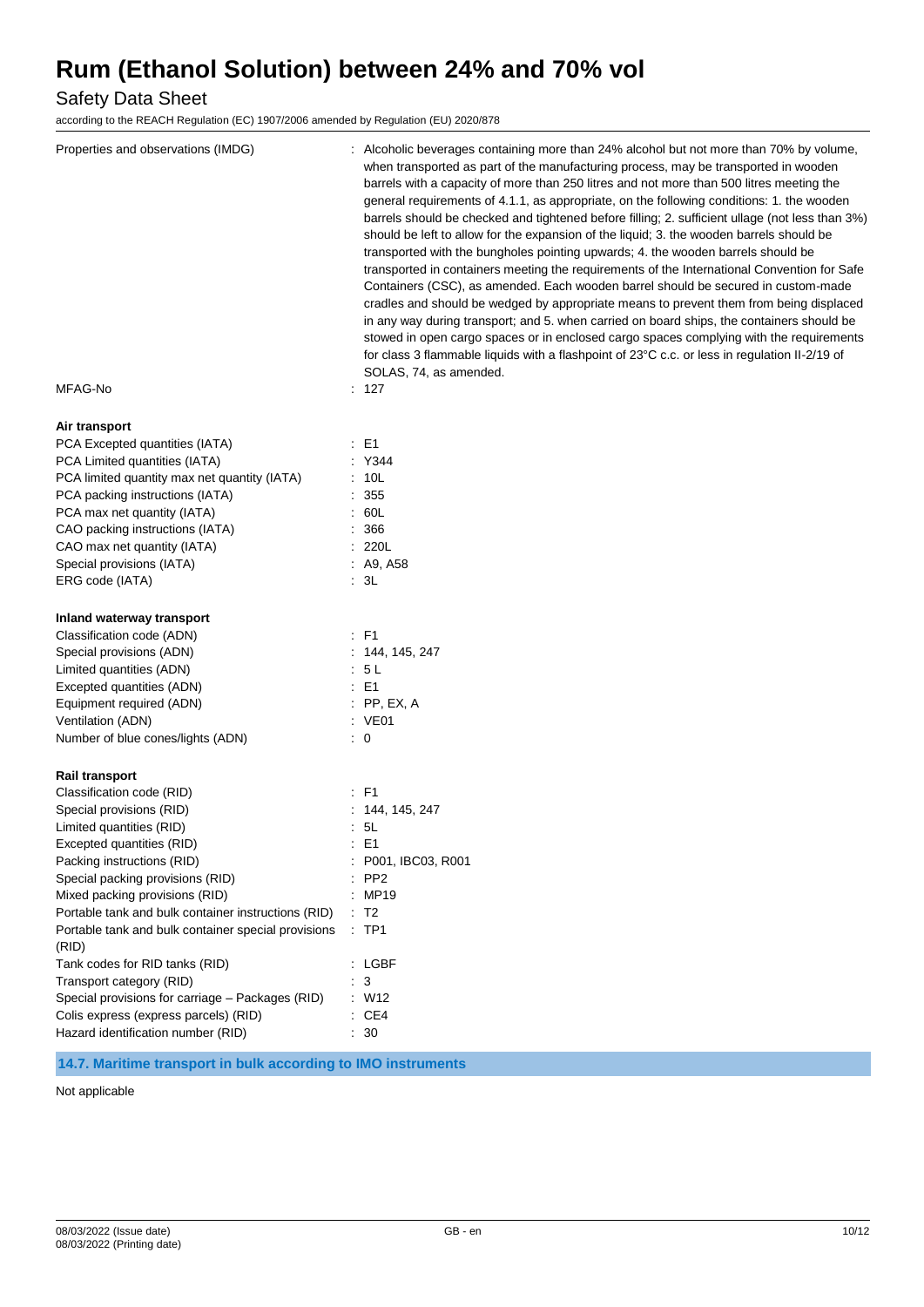## Safety Data Sheet

according to the REACH Regulation (EC) 1907/2006 amended by Regulation (EU) 2020/878

## **SECTION 15: Regulatory information**

#### **15.1. Safety, health and environmental regulations/legislation specific for the substance or mixture**

#### **15.1.1. EU-Regulations**

| <b>EU restriction list (REACH Annex XVII)</b> |                                                                              |                                                                                                                                                                                                                                                                                                                                                                                                                |  |
|-----------------------------------------------|------------------------------------------------------------------------------|----------------------------------------------------------------------------------------------------------------------------------------------------------------------------------------------------------------------------------------------------------------------------------------------------------------------------------------------------------------------------------------------------------------|--|
| Reference code                                | <b>Applicable on</b>                                                         | <b>Entry title or description</b>                                                                                                                                                                                                                                                                                                                                                                              |  |
| 3(a)                                          | Rum (Ethanol Solution)<br>between 24% and 70%<br>vol; ethanol; ethyl alcohol | Substances or mixtures fulfilling the criteria for any of the following hazard classes or<br>categories set out in Annex I to Regulation (EC) No 1272/2008: Hazard classes 2.1 to 2.4,<br>2.6 and 2.7, 2.8 types A and B, 2.9, 2.10, 2.12, 2.13 categories 1 and 2, 2.14 categories 1<br>and 2, 2.15 types A to $F$                                                                                            |  |
| 3(b)                                          | Rum (Ethanol Solution)<br>between 24% and 70%<br>vol; ethanol; ethyl alcohol | Substances or mixtures fulfilling the criteria for any of the following hazard classes or<br>categories set out in Annex I to Regulation (EC) No 1272/2008: Hazard classes 3.1 to 3.6,<br>3.7 adverse effects on sexual function and fertility or on development, 3.8 effects other<br>than narcotic effects, 3.9 and 3.10                                                                                     |  |
| 40.                                           | ethanol; ethyl alcohol                                                       | Substances classified as flammable gases category 1 or 2, flammable liquids categories 1,<br>2 or 3, flammable solids category 1 or 2, substances and mixtures which, in contact with<br>water, emit flammable gases, category 1, 2 or 3, pyrophoric liquids category 1 or<br>pyrophoric solids category 1, regardless of whether they appear in Part 3 of Annex VI to<br>Regulation (EC) No 1272/2008 or not. |  |

Contains no substance on the REACH candidate list

Contains no REACH Annex XIV substances

Contains no substance subject to Regulation (EU) No 649/2012 of the European Parliament and of the Council of 4 July 2012 concerning the export and import of hazardous chemicals.

Contains no substance subject to Regulation (EU) No 2019/1021 of the European Parliament and of the Council of 20 June 2019 on persistent organic pollutants

Contains no substance subject to Regulation (EU) 2019/1148 of the European Parliament and of the Council of 20 June 2019 on the marketing and use of explosives precursors.

Child-resistant fastening in the state of the state of the state of the state of the state of the state of the state of the state of the state of the state of the state of the state of the state of the state of the state o

Tactile warning **in the case of the California** Contraction of the Applicable

**Directive 2012/18/EU (SEVESO III)**

| <b>Seveso III Part I (Categories of dangerous substances)</b>                                                                                                                                                                                                                                                                                                         | <b>Qualifying quantity (tonnes)</b> |                   |
|-----------------------------------------------------------------------------------------------------------------------------------------------------------------------------------------------------------------------------------------------------------------------------------------------------------------------------------------------------------------------|-------------------------------------|-------------------|
|                                                                                                                                                                                                                                                                                                                                                                       | <b>Lower-tier</b>                   | <b>Upper-tier</b> |
| <b>P5a FLAMMABLE LIQUIDS</b><br>$-$ Flammable liquids, Category 1, or<br>$-$ Flammable liquids Category 2 or 3 maintained at a temperature above their boiling<br>point, or<br>— Other liquids with a flash point $\leq 60$ °C, maintained at a temperature above their boiling<br>point                                                                              | 10                                  | 50                |
| P5b FLAMMABLE LIQUIDS<br>$-$ Flammable liquids Category 2 or 3 where particular processing conditions, such as high<br>pressure or high temperature, may create major-accident hazards, or<br>— Other liquids with a flash point $\leq 60$ °C where particular processing conditions, such as<br>high pressure or high temperature, may create major-accident hazards | 50                                  | 200               |
| <b>P5c FLAMMABLE LIQUIDS</b><br>Flammable liquids, Categories 2 or 3 not covered by P5a and P5b                                                                                                                                                                                                                                                                       | 5000                                | 50000             |

### **15.1.2. National regulations**

No additional information available

### **15.2. Chemical safety assessment**

No chemical safety assessment has been carried out